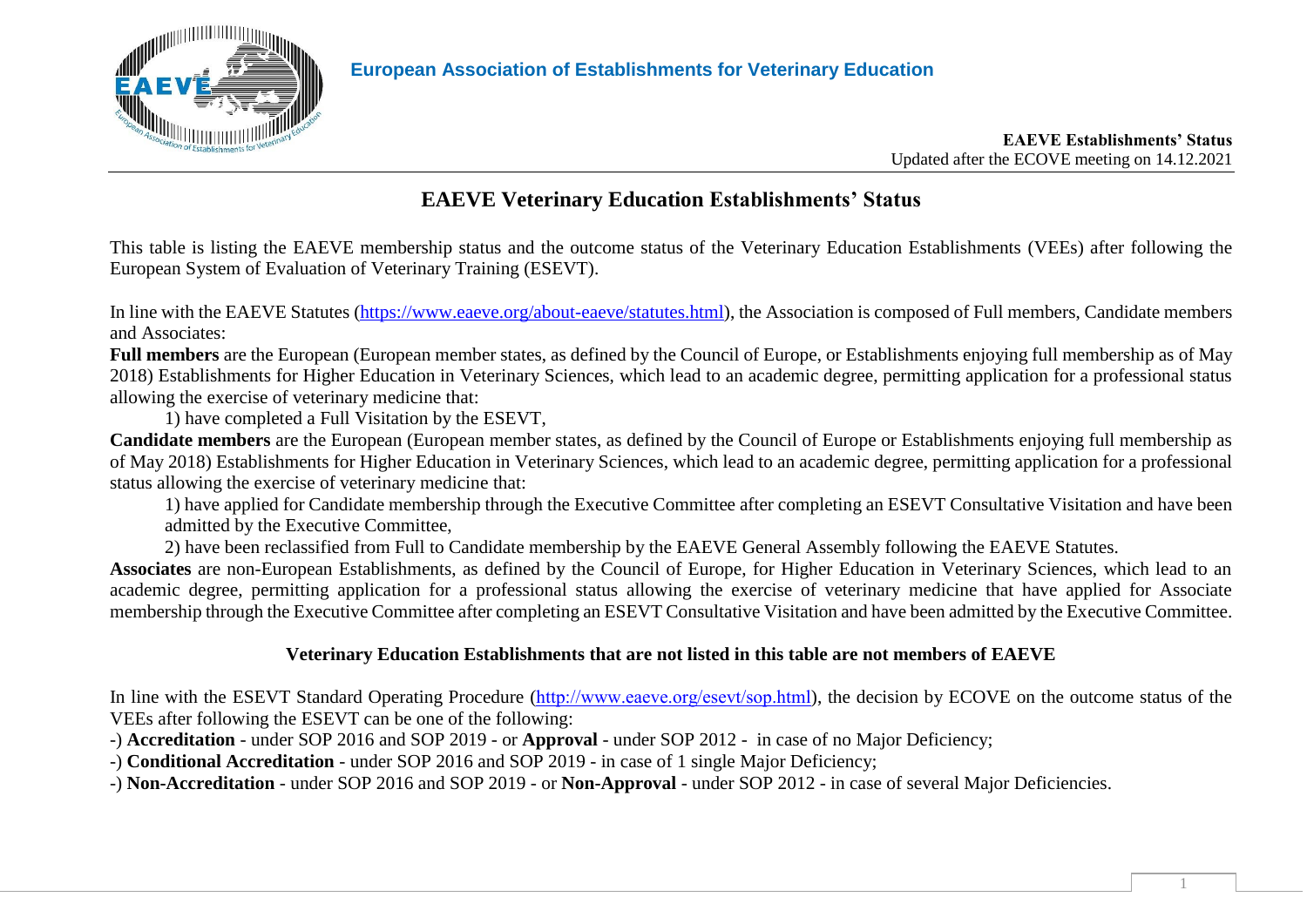

# **Full and Candidate members**

| No.             | <b>Country</b>  | <b>Town</b>   | <b>EAEVE</b> status | <b>ESEVT</b> status              | <b>SOP</b> | Date of ECOVE<br><b>Decision</b> | <b>End of granted</b><br>status $A$ | <b>Interim</b><br>Report due <sup>B</sup> |
|-----------------|-----------------|---------------|---------------------|----------------------------------|------------|----------------------------------|-------------------------------------|-------------------------------------------|
|                 | Albania         | Tirana        | Candidate member    | <b>NOT VISITED</b>               |            |                                  |                                     |                                           |
| $\overline{2}$  | Austria         | Vienna        | Full member         | <b>Accreditation</b>             | 2019       | <b>June 2020</b>                 | November 2026                       | May 2023                                  |
| 3               | Belgium         | Ghent         | Full member         | <b>Accreditation</b>             | 2012       | October 2013                     | <b>April 2023</b>                   |                                           |
| 4               |                 | Liege         | Full member         | <b>Non-Accreditation</b>         | 2016       | December 2019                    |                                     | <b>Nov 2022</b>                           |
| $5\overline{)}$ | Bulgaria        | Sofia         | Candidate member    | <b>NOT VISITED</b>               |            |                                  |                                     |                                           |
| 6               |                 | Stara Zagora  | Full member         | <b>Non-Accreditation</b>         | 2016       | December 2019                    | $\overline{a}$                      | <b>Nov 2022</b>                           |
| $\overline{7}$  | Bosnia/H.       | Sarajevo      | Candidate member    | <b>NOT VISITED</b>               |            |                                  |                                     |                                           |
| 8               | Croatia         | Zagreb        | Full member         | <b>Accreditation</b>             | 2016       | June 2021                        | <b>June 2023</b>                    | $\blacksquare$                            |
| 9               | Czech Republic  | Brno Vet.Med. | Full member         | <b>Approval</b>                  | 2012       | May 2014                         | October 2023                        |                                           |
| 10              |                 | Brno Hyg.     | Full member         | <b>Approval</b>                  | 2012       | May 2014                         | October 2023                        | $\overline{a}$                            |
| 11              | Denmark         | Copenhagen    | Full member         | <b>Conditional Accreditation</b> | 2019       | December 2021                    | September 2024                      |                                           |
| 12              | Estonia         | Tartu         | Full member         | <b>Approval</b>                  | 2012       | December 2019                    | November 2025                       | May 2023                                  |
| 13              | Finland         | Helsinki      | Full member         | <b>Accreditation</b>             | 2016       | December 2019                    | September 2026                      | Mar 2023                                  |
| 14              | France          | Alfort        | Full member         | <b>Accreditation</b>             | 2012       | November 2017                    | April 2025                          |                                           |
| 15              |                 | Lyon          | Full member         | <b>Accreditation</b>             | 2019       | September 2021                   | <b>June 2028</b>                    | December 2024                             |
| 16              |                 | <b>Nantes</b> | Full member         | <b>Accreditation</b>             | 2012       | May 2017                         | October 2024                        |                                           |
| 17              |                 | Toulouse      | Full member         | <b>Non-Accreditation</b>         | 2019       | <b>June 2020</b>                 |                                     | Sept 2023                                 |
| 18              | North Macedonia | Skopje        | Candidate member    | <b>NOT VISITED</b>               |            |                                  |                                     |                                           |
| 19              | Germany         | Berlin        | Full member         | <b>Accreditation</b>             | 2016       | November 2018                    | November 2024                       |                                           |
| 20              |                 | Giessen       | Full member         | <b>Approval</b>                  | 2012       | May 2012                         | April 2022                          |                                           |
| 21              |                 | Hannover      | Full member         | <b>Accreditation</b>             | 2016       | May 2018                         | <b>January 2025</b>                 |                                           |
| 22              |                 | Leipzig       | Full member         | <b>Accreditation</b>             | 2016       | May 2019                         | October 2025                        | Apr 2022                                  |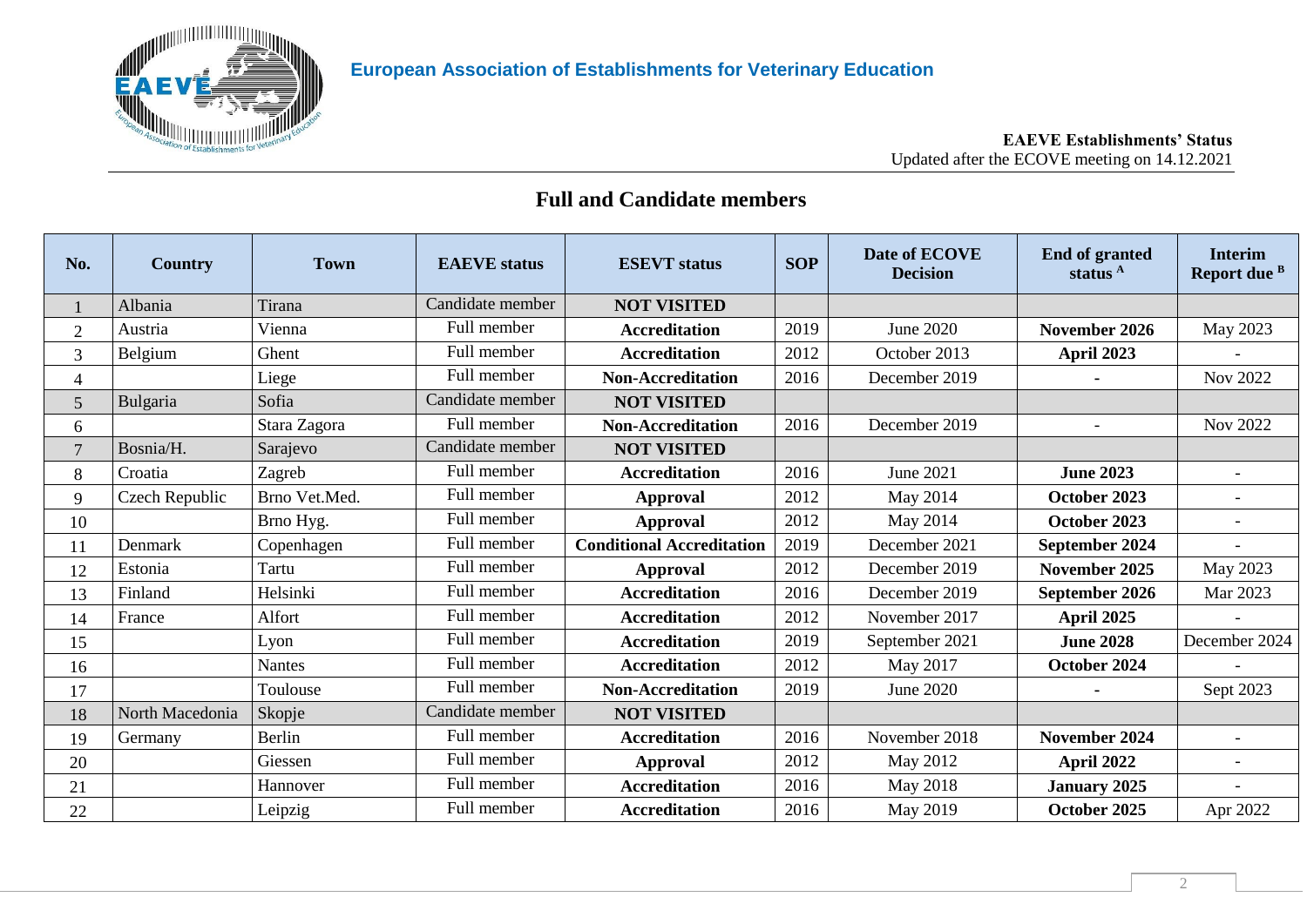

## **European Association of Establishments for Veterinary Education**

#### **No.**  $\begin{bmatrix} \text{Country} \\ \text{Rown} \end{bmatrix}$  **EXEVE** status **ESEVT** status **EXEVI SOP Date of ECOVE Decision End of granted status <sup>A</sup> Interim Report due <sup>B</sup>** Munich Full member **Approval** 2012 January 2013 **October 2022** - Greece Thessaloniki Full member **Non-Accreditation** 2016 December 2021 **-** April 2025 Karditsa Full member **Non-Accreditation** 2016 May 2018 **-** - 26 Hungary **Budapest Full member Accreditation** 2012 May 2014 **February 2024** - Ireland Dublin Full member **Approval** 2012 November 2011 **March 2022\*** - 28 Israel **Rehovot** | Candidate member | **Non-Approval** | 2012 | November 2011 | **November 2020** | - Italy Bari Full member **Approval** 2012 May 2016 **January 2024** - Bologna Full member **Accreditation** 2012 December 2014 **May 2024** - Camerino Full member **Conditional Accreditation** 2019 September 2021 **June 2024** - Messina Full member **Approval** 2012 May 2015 **March 2023** - Milan Full member **Accreditation** 2016 May 2019 **March 2026** Sep 2022 Naples Full member **Approval** 2012 October 2013 **April 2023** - Padua Full member **Accreditation** 2016 December 2020 **October 2027** Apr 2024 Parma Full member **Approval** 2012 May 2012 **May 2022** - Perugia Full member **Accreditation** 2016 June 2020 **March 2026** Sep 2022 Pisa Full member **Approval** 2012 May 2012 **May 2022** - Sassari Full member **Approval** 2012 October 2013 **May 2023** - Teramo Full member **Approval** 2012 December 2010 **March 2022\*** - Turin Full member **Accreditation** 2019 December 2021 **October 2028** April 2025 Latvia Jelgava Full member **Approval** 2012 December 2019 **November 2026** Apr 2023 Lithuania Kaunas Full member **Accreditation** 2012 May 2019 **October 2022** - Netherlands Utrecht Full member **Accreditation** 2012 November 2015 **September 2024** - Norway Oslo Full member **Accreditation** 2012 May 2014 **March 2024** - Poland Lublin Full member **Accreditation** 2016 December 2021 **April 2028** October 2024

#### **EAEVE Establishments' Status** Updated after the ECOVE meeting on 14.12.2021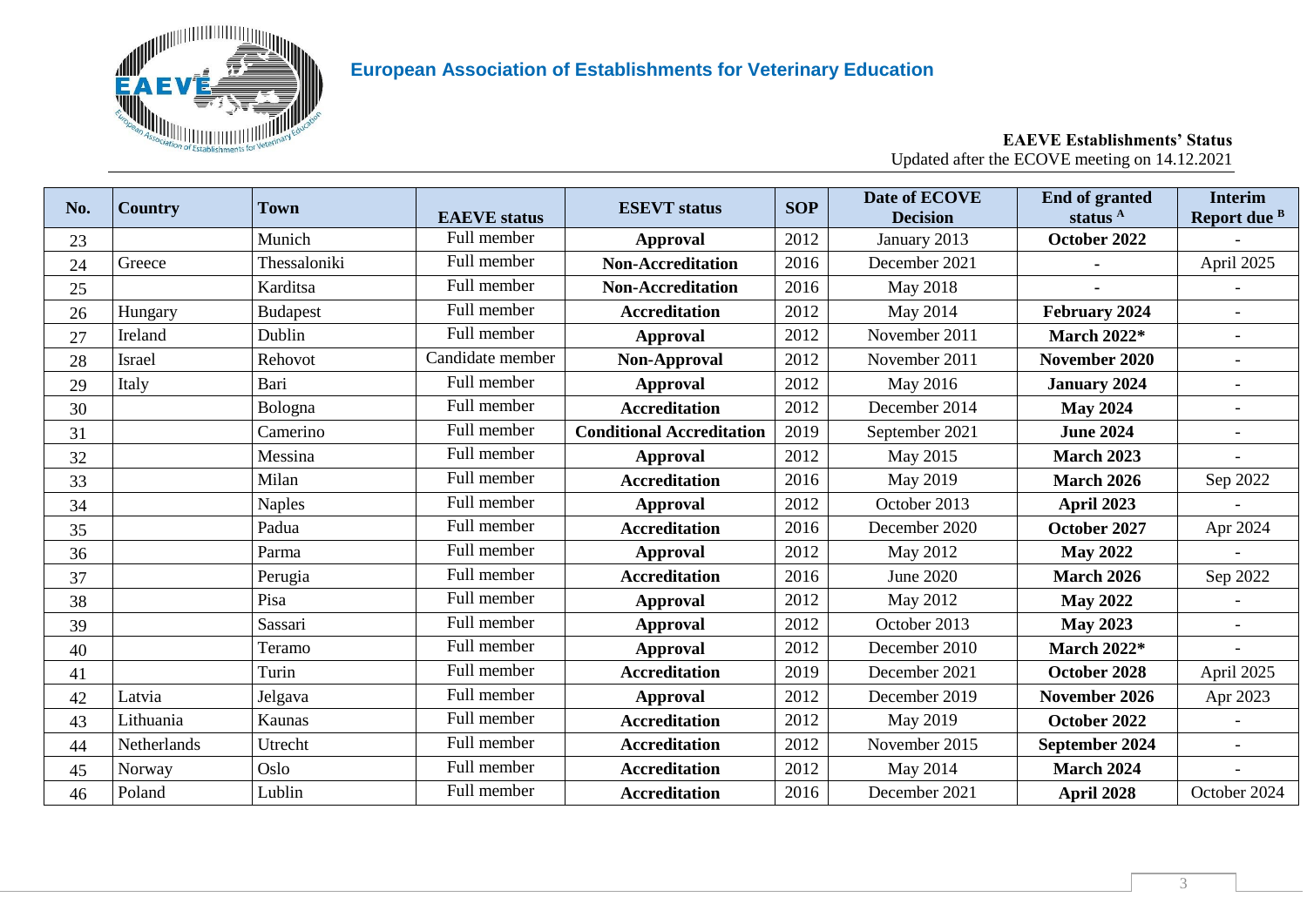

# **European Association of Establishments for Veterinary Education**

#### **EAEVE Establishments' Status** Updated after the ECOVE meeting on 14.12.2021

| No. | <b>Country</b> | <b>Town</b>      | <b>EAEVE</b> status | <b>ESEVT</b> status              | <b>SOP</b> | Date of ECOVE<br><b>Decision</b> | <b>End of granted</b><br>status <sup>A</sup> | <b>Interim</b><br>Report due <sup>B</sup> |
|-----|----------------|------------------|---------------------|----------------------------------|------------|----------------------------------|----------------------------------------------|-------------------------------------------|
| 47  |                | Olsztyn          | Full member         | <b>Approval</b>                  | 2012       | May 2016                         | <b>May 2022</b>                              |                                           |
| 48  |                | Warsaw           | Full member         | <b>Conditional Accreditation</b> | 2016       | December 2019                    | <b>May 2022</b>                              | Nov 2022                                  |
| 49  |                | Wroclaw          | Full member         | <b>Approval</b>                  | 2012       | May 2016                         | November 2025                                | May 2022                                  |
| 50  | Portugal       | Coimbra          | Candidate member    | <b>NOT VISITED</b>               |            |                                  |                                              |                                           |
| 51  |                | Évora            | Candidate member    | <b>NOT VISITED</b>               |            |                                  |                                              |                                           |
| 52  |                | Lisbon           | Full member         | <b>Accreditation</b>             | 2016       | November 2017                    | October 2024                                 |                                           |
| 53  |                | Lisbon Lusofona  | Full member         | <b>Approval</b>                  | 2012       | December 2021                    | February 2027                                | Aug 2023                                  |
| 54  |                | Porto            | Full member         | <b>Approval</b>                  | 2012       | September 2021                   | <b>May 2026</b>                              | November 2022                             |
| 55  |                | Vila Real        | Full member         | <b>Approval</b>                  | 2012       | November 2016                    | November 2022                                |                                           |
| 56  | Romania        | <b>Bucharest</b> | Full member         | <b>Approval</b>                  | 2012       | November 2016                    | <b>March 2022*</b>                           |                                           |
| 57  |                | Cluj-Napoca      | Full member         | <b>Approval</b>                  | 2012       | May 2017                         | November 2024                                |                                           |
| 58  |                | Iasi             | Candidate member    | Non-Approval                     | 2012       | April 2011                       |                                              |                                           |
| 59  |                | Timisoara        | Full member         | <b>Non-Accreditation</b>         | 2019       | June 2020                        |                                              | Aug 2023                                  |
| 60  | Russia         | Kazan            | Candidate member    | <b>NOT VISITED</b>               |            |                                  |                                              |                                           |
| 61  |                | Moscow           | Candidate member    | <b>NOT VISITED</b>               |            |                                  |                                              |                                           |
| 62  |                | St. Petersburg   | Candidate member    | <b>NOT VISITED</b>               |            |                                  |                                              |                                           |
| 63  |                | Stavropol        | Candidate member    | <b>NOT VISITED</b>               |            |                                  |                                              |                                           |
| 64  |                | Ufa              | Candidate member    | <b>NOT VISITED</b>               |            |                                  |                                              |                                           |
| 65  | Serbia         | Belgrade         | Candidate member    | <b>NOT VISITED</b>               |            |                                  |                                              |                                           |
| 66  | Slovakia       | Kosice           | Full member         | <b>Accreditation</b>             | 2012       | November 2016                    | October 2025                                 | Apr 2022                                  |
| 67  | Slovenia       | Ljubljana        | Full member         | <b>Accreditation</b>             | 2019       | September 2021                   | <b>June 2028</b>                             | December 2024                             |
| 68  | Spain          | Barcelona        | Full member         | <b>Accreditation</b>             | 2016       | June 2020                        | November 2025                                | <b>May 2022</b>                           |
| 69  |                | Cáceres          | Full member         | <b>Approval</b>                  | 2012       | May 2012                         | <b>May 2022</b>                              |                                           |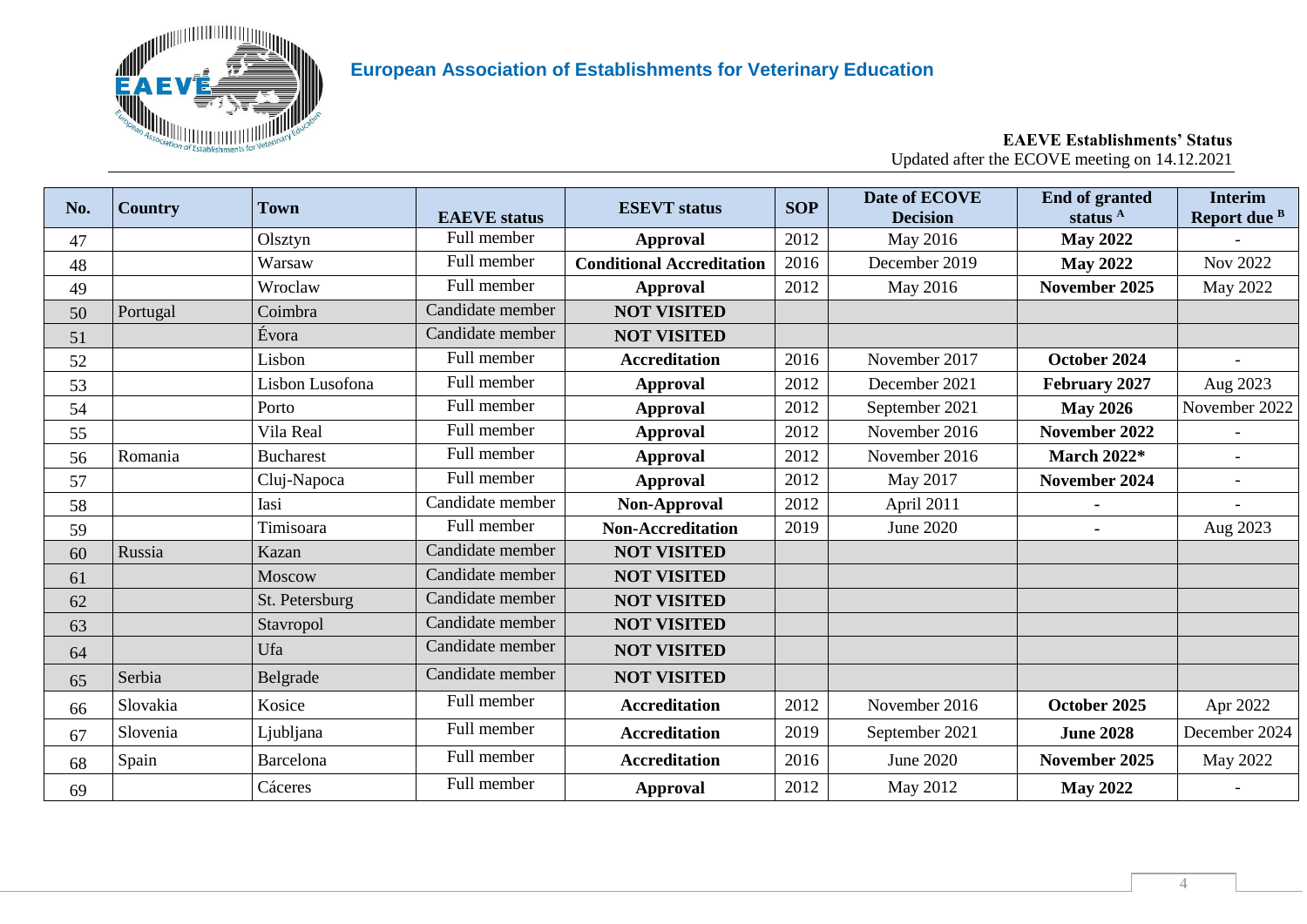

## **European Association of Establishments for Veterinary Education**

#### **No.**  $\begin{bmatrix} \text{Country} \\ \text{Rown} \end{bmatrix}$  **EXEVE** status **ESEVT** status **EXEVI SOP Date of ECOVE Decision End of granted status <sup>A</sup> Interim Report due <sup>B</sup>** 70 Córdoba Full member **Accreditation** 2019 December 2020 **March 2027** Sep 2023 71 Las Palmas Full member **Accreditation** 2016 September 2021 **February 2026** August 2022 72 León Full member **Approval** 2012 May 2017 **December 2024** - 73 Lugo Full member **Accreditation** 2016 June 2021 **September 2025** March 2022 74 Madrid Complutense Full member **Accreditation** 2016 November 2017 **March 2024** - 75 Madrid UAX Candidate member **Non-Approval** 2012 May 2018 **-** - 76 Murcia Full member **Accreditation** 2016 November 2018 **November 2024** - 77 Valencia UCH CEU Full member **Accreditation** 2012 November 2017 **November 2026** May 2023 78 Zaragoza Full member **Accreditation** 2016 December 2020 **February 2027** Aug 2023 79 Sweden Uppsala Full member **Accreditation** 2016 November 2018 **September 2024** - 80 Switzerland VetSuisse Full member **Accreditation** 2016 November 2017 **October 2024** - 81 Turkey Afyon (Candidate member **Non-Approval** 2012 November 2010 - 1 82 | Ankara | Full member | **Approval** 2012 | May 2018 | **November 2025** | May 2022 83 | Aydin Full member **Non-Accreditation** 2019 December 2021 | - | April 2025 84 Burdur Full member **Non-Accreditation** 2016 December 2019 **-** Apr 2023 85 Bursa Full member **Non-Accreditation** 2016 June 2020 **-** Aug 2023 86 | **Elazig | Full member | Accreditation** | 2016 | September 2021 | **March 2025** | -87 **Example 1** External Candidate member **NOT VISITED** 88 Istanbul Full member **Approval** 2012 November 2016 **October 2025** Apr 2022 89 | Kars | Candidate member | **Non-Approval** | 2012 | May 2016 | **-** | -90 Kayseri Full member **Accreditation** 2016 December 2021 **September 2025** - 91 Konya Full member **Non-Accreditation** 2016 December 2019 **-** Oct 2022 92 | Urfa | Candidate member | **NOT VISITED** 93 | Van **Van Candidate member NOT VISITED**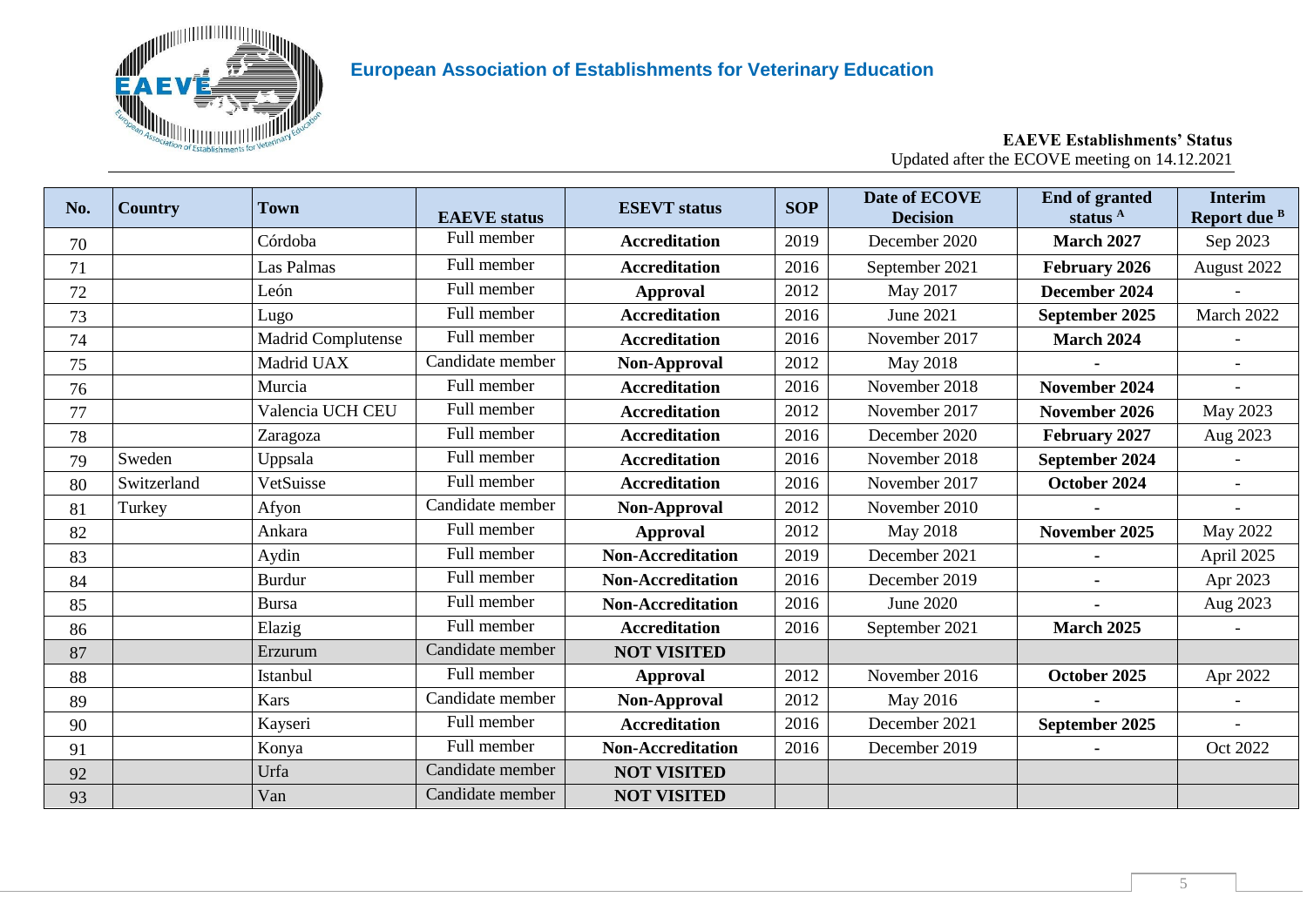

\_\_\_\_\_\_\_\_\_\_\_\_\_\_\_\_\_\_\_\_\_\_\_\_\_\_\_\_\_

#### **EAEVE Establishments' Status** Updated after the ECOVE meeting on 14.12.2021

| No. | <b>Country</b> | <b>Town</b>    | <b>EAEVE</b> status | <b>ESEVT</b> status  | <b>SOP</b> | Date of ECOVE<br><b>Decision</b> | <b>End of granted</b><br>status <sup>A</sup> | <b>Interim</b><br>Report due <sup>B</sup> |
|-----|----------------|----------------|---------------------|----------------------|------------|----------------------------------|----------------------------------------------|-------------------------------------------|
| 94  | Ukraine        | Bila Tserkva   | Full member         | <b>Accreditation</b> | 2019       | December 2021                    | October 2028                                 | April 2025                                |
| 95  | United Kingdom | <b>Bristol</b> | Full member         | Approval             | 2012       | May 2015                         | November 2024                                |                                           |
| 96  |                | Cambridge      | Full member         | Approval             | 2012       | November 2015                    | <b>March 2025</b>                            |                                           |
| 97  |                | Edinburgh      | Full member         | Approval             | 2012       | May 2016                         | November 2025                                | May 2022                                  |
| 98  |                | Glasgow        | Full member         | <b>Accreditation</b> | 2019       | December 2021                    | October 2028                                 | April 2025                                |
| 99  |                | Liverpool      | Full member         | Approval             | 2012       | October 2013                     | November 2022                                |                                           |
| 100 |                | London         | Full member         | <b>Accreditation</b> | 2016       | September 2021                   | November 2025                                |                                           |
| 101 |                | Nottingham     | Full member         | <b>Accreditation</b> | 2016       | May 2019                         | November 2024                                | $\overline{\phantom{0}}$                  |
| 102 |                | Surrey         | Candidate member    | <b>NOT VISITED</b>   |            |                                  |                                              |                                           |

<sup>&</sup>lt;sup>A</sup> The Visitation must be completed not later than 2 months before the ECOVE meeting (typically taking place in mid-June and mid-December) preceding the end of granted status.

\*End of granted status extended by ECOVE for VEEs affected by postponement due to Force Majeure (i.e. COVID-19)

<sup>&</sup>lt;sup>B</sup> Establishments that have already signed an Evaluation Agreement for the next Visitation and paid the relevant Evaluation Fee are exempt from providing an Interim Report, since a full SER will be provided in the near future.